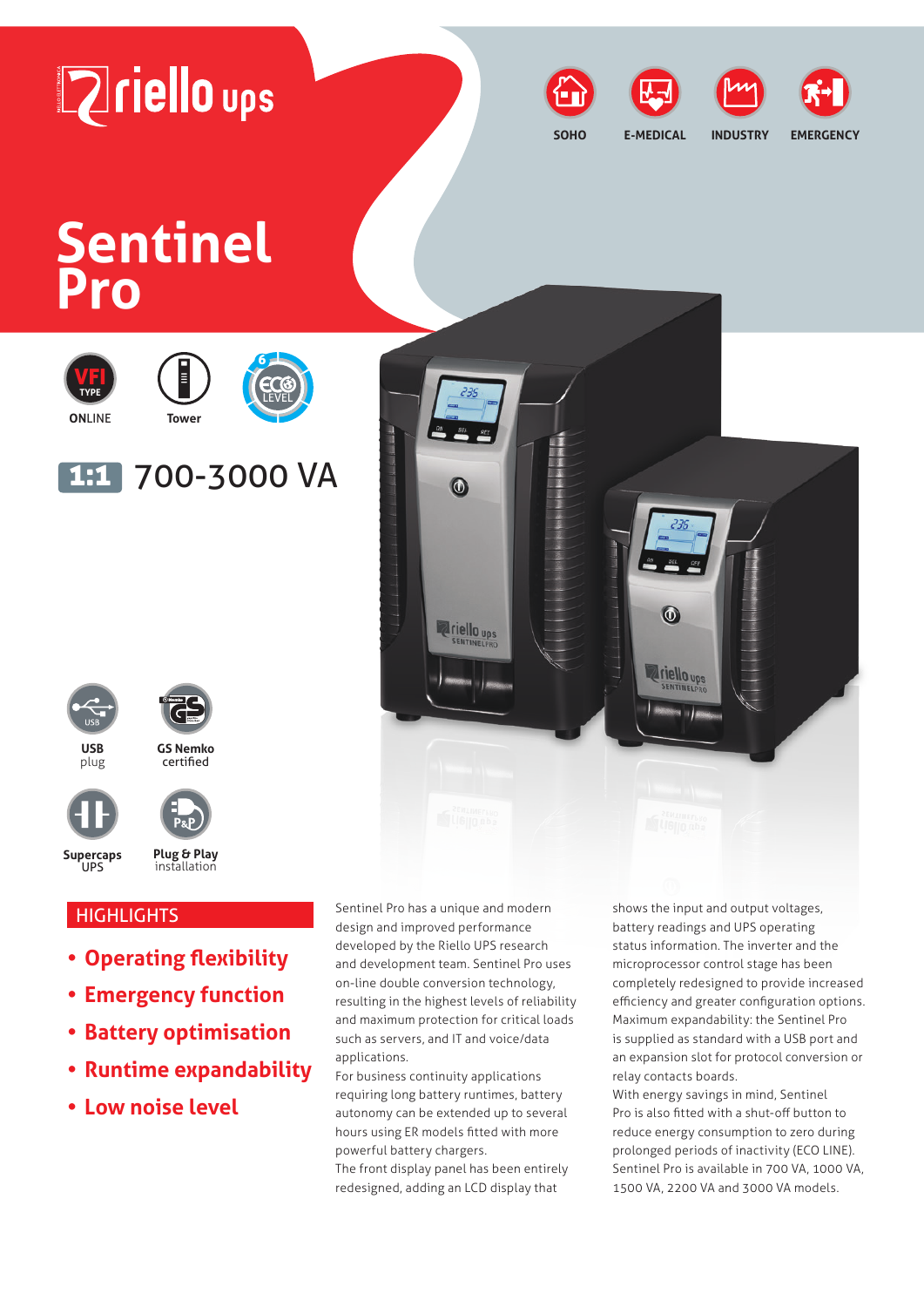#### **Operating flexibility**

Different operating modes that can be programmed according to on user requirements and the load to be powered have been introduced in order to reduce energy consumption.

- **On line**: maximum load protection and output voltage waveform quality
- **Economy Mode**: the UPS uses line interactive technology, with the load powered by the mains, reducing consumption and thus improving efficiency (up to 98%).
- **Smart Active Mode**: the UPS automatically selects on-line or line interactive operation, depending on the quality of the mains supply, checking the number, frequency and type of disturbances present.
- **Stand by Off** (emergency): The UPS supplies the load only when the mains fails. The inverter begins working with a progressive start-up sequence to prevent inrush currents.
- **Frequency converter** operation (50 or 60 Hz).

#### **Emergency function**

This configuration ensures the operation of emergency systems that must be supplied in the event of a mains power failure, such as emergency lighting, fire detection/ extinguishing systems and alarms. When the mains power supply fails, the inverter begins powering the loads with a progressive startup (Soft Start) in order to prevent overload. Sentinel Pro is compliant for installation in medium-voltage transformer rooms in accordance with applicable legislation, for the power supply with reserve charge of medium-voltage coils.



#### **Battery optimisation**

The Sentinel Pro range has a deep discharge protection device to optimise battery life. Periodically the UPS carries out a battery efficiency test (which can also be manually activated); its wide input voltage tolerance range helps to reduce battery usage and maintain performance over time.

#### **Runtime expandability**

Optional battery extension packs can be connected to increase UPS runtime. In addition the Sentinel Pro range includes ER versions with no internal batteries and more powerful battery chargers for longer runtimes.

#### **Low noise level**

Thanks to the use of high frequency components and load-based fan speed control, the noise produced by the UPS is less than 40 dBA.

#### **Features**

- Filtered, stabilised and reliable voltage: double conversion on-line technology (VFI compliant with IEC 62040-3) with filters for the suppression of atmospheric disturbances.
- High overload capability (up to 150%)
- Programmable Auto-restart when mains is restored
- Battery start-up (cold start)

# DETAILS

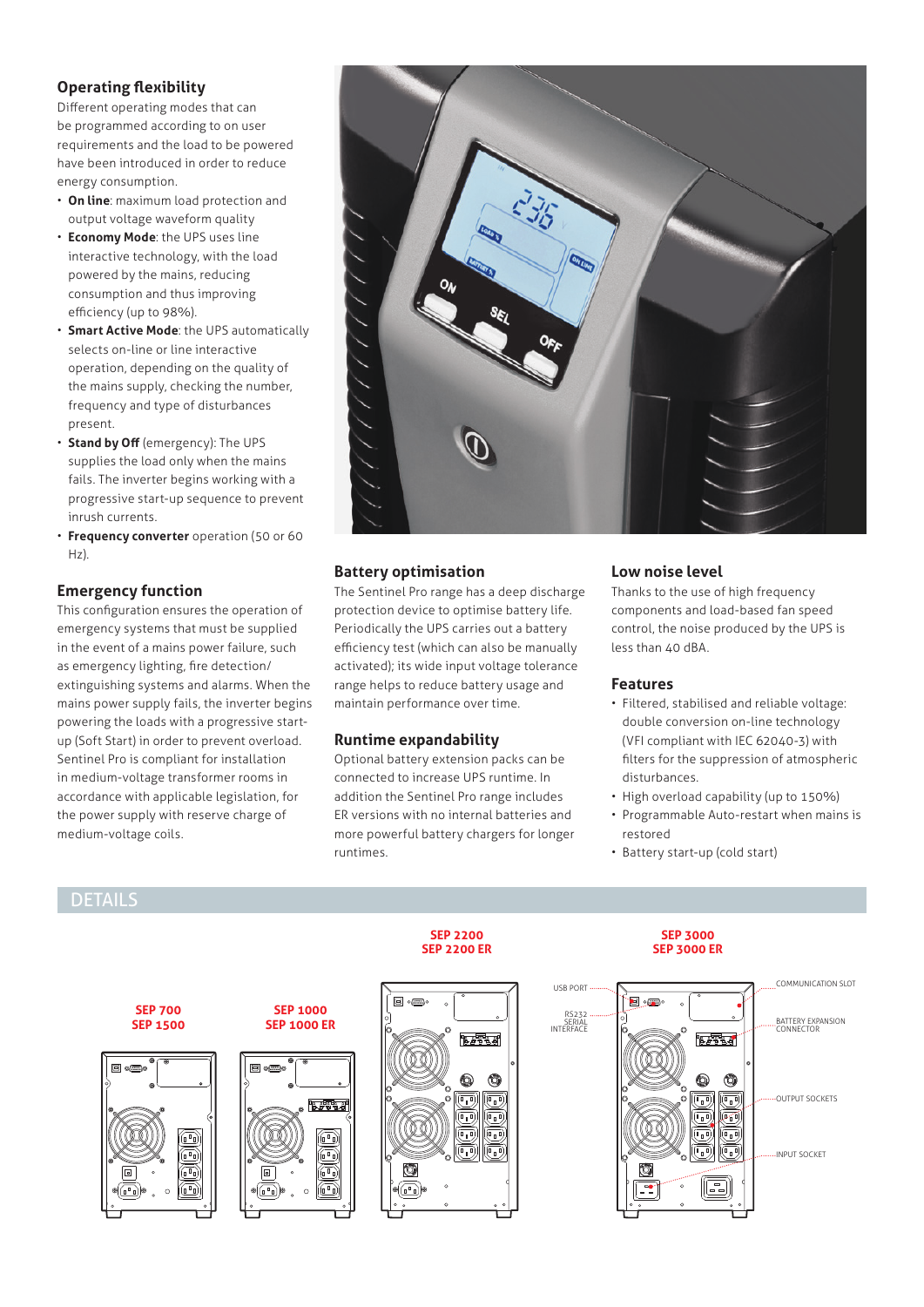- Power factor correction (UPS input power factor, close to 1)
- Wide input voltage tolerance range (from 140 V to 276 V) without battery intervention.
- Runtime extendable up to several hours
- Fully configurable using UPS Tools configuration software
- Highly reliable batteries (automatic and manually-activated battery test)
- High level of UPS reliability (total microprocessor control)
- Low impact on the mains (sinusoidal take up).

#### **Advanced communications**

- Multi-platform communication for all operating systems and network environments: PowerShield<sup>3</sup> supervision and shutdown software for Windows operating systems 8, 7, Hyper-V, 2012, 2008, and previous versions, Mac OS X, Linux, VMWare ESXi, Citrix XenServer and other Unix operating systems
- UPS Tools configuration and customisation software supplied as standard
- RS232 serial port and opto-isolated contacts
- USB port
- Slot for communications boards.

#### **2-YEAR WARRANTY**

## **OPTIONS**

#### **SOFTWARE**

| PowerShield <sup>3</sup> |  |
|--------------------------|--|
| PowerNetGuard            |  |

| <b>ACCESSORIES</b> |  |
|--------------------|--|
| NETMAN 204         |  |
| MULTICOM 302       |  |
| MULTICOM 352       |  |
| MULTICOM 372       |  |

| MULTIPANEL            |
|-----------------------|
| <b>RTG 100</b>        |
| Manual Bypass 16 A    |
| Automatic Bypass 16 A |
| MULTIPANEL            |
| RTG 100               |
| Manual Bypass 16 A    |
| Automatic Bypass 16 A |
|                       |

### BATTERY BOX

MULTICOM 382 MULTICOM 401<br>MULTI I/O MULTI<sub>I/O</sub>

Interface kit AS400